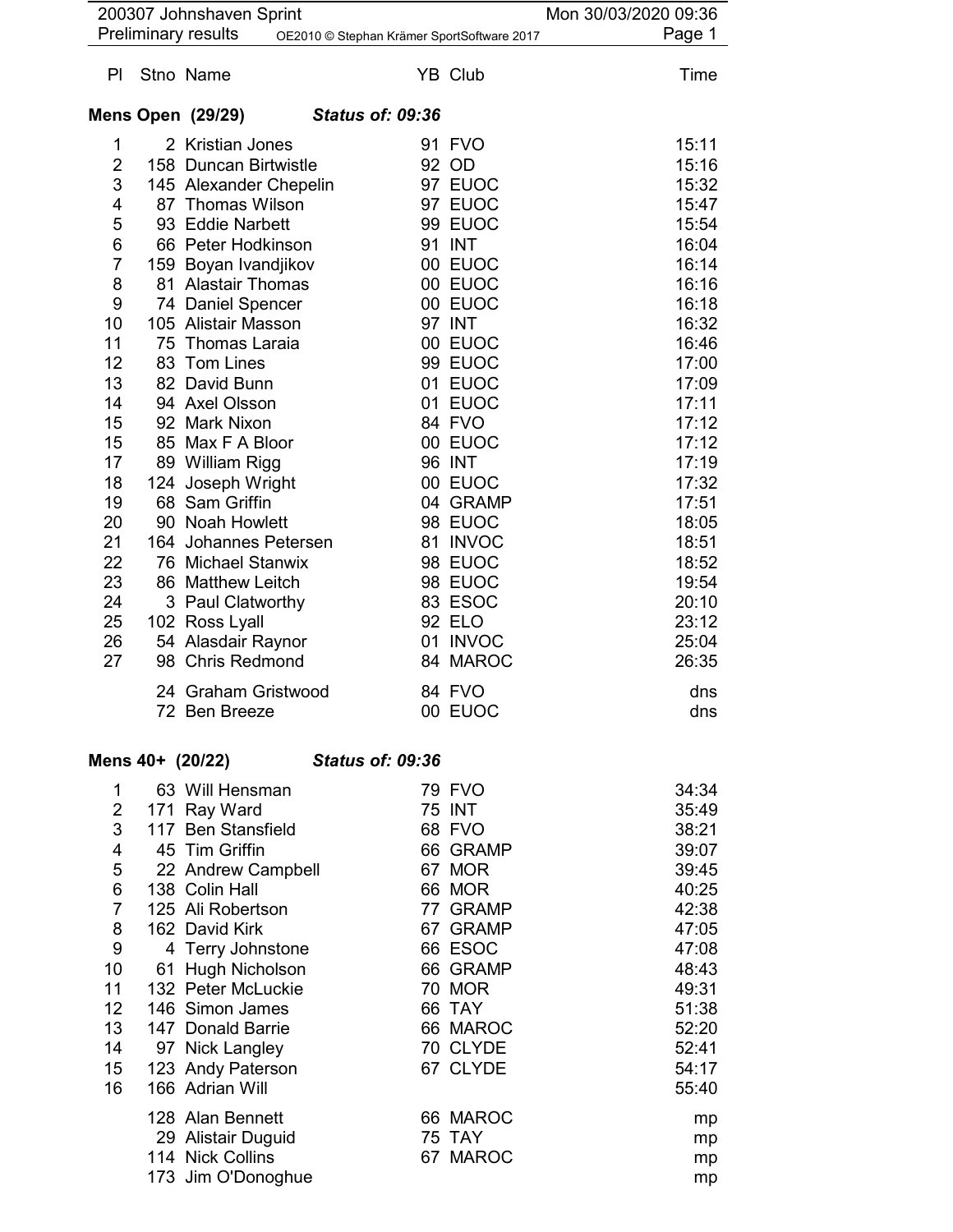| 200307 Johnshaven Sprint<br>Mon 30/03/2020 09:36<br><b>Preliminary results</b><br>Page 2<br>OE2010 © Stephan Krämer SportSoftware 2017<br>YB Club<br>Stno Name<br>Time<br>PI.<br>Mens 55+ (14/14)<br><b>Status of: 09:36</b><br>65 INVOC<br>38:28<br>55 Colin Salisbury<br>1<br>2<br>Pete Lawrence<br>63 GRAMP<br>39:16<br>48<br>3<br>60 MAROC<br><b>Trevor Ricketts</b><br>39:50<br>71<br>4<br>63 MOR<br>Ade Chapman<br>41:08<br>31<br>5<br>64 GRAMP<br>Dennis Mcdonald<br>44:43<br>56<br>6<br>63 ELO<br>46:18<br>153 Tim Harding<br>7<br>21 Chris Low<br>60 MAROC<br>47:00<br>8<br>137 Robert Neil<br><b>57 FVO</b><br>47:26<br>9<br>60 GRAMP<br>48:36<br>120 Iain McLeod<br>10<br>27 Ken Horne<br>63 RR<br>53:31<br>62 ESOC<br>53:36<br>11<br>50 David Robertson<br>12<br>60 MAROC<br>53:44<br>5 Alexander Campbell<br>13<br>57 ESOC<br>1:05:05<br>39 Mark Kassyk<br>61 FVO<br>6 Hugo Barker<br>dns<br><b>Status of: 09:36</b><br>Mens 65+ (12/12)<br>55 ESOC<br>148 Crawford Lindsay<br>31:47<br>1<br>$\overline{2}$<br>51 RR<br>32:14<br>35 Douglas Henderson<br>$\mathfrak{S}$<br>47 RR<br>49 Robin Sloan<br>32:43<br>4<br>47 KFO<br>33:36<br>25 Phil Smithard<br>5<br>54 MOR<br>44 Colin Matheson<br>34:41<br>$\,6$<br>35:22<br>103 Pat Squire<br>47 INT<br>$\overline{7}$<br>50 ESOC<br>113 Leslie Dalgleish<br>35:44<br>8<br>50 ELO<br>100 Robin Strain<br>38:45<br>9<br>36 Ian McCubbin<br>53 TAY<br>39:56<br>10<br>51 ECKO<br>46:05<br>7 John Coon<br><b>52 KFO</b><br>8 Les Smithard<br>55:39<br>11<br>12<br>1:02:32<br>144 Alan Watson<br>48 MAROC<br><b>Status of: 09:36</b><br>Mens 75+ (2/2)<br>115 Dave Coustick<br>45 FVO<br>30:34<br>$\mathbf 1$<br>$\overline{2}$<br>149 Tim Sowood<br>44 INVOC<br>33:19<br>Womens Open (21/22)<br><b>Status of: 09:36</b><br>79 ESOC<br>10 Helen Bridle<br>17:01<br>1<br>$\overline{2}$<br>99 EUOC<br>17:34<br>77 Laura King<br>3<br>88 Niamh Hunter<br>00 EUOC<br>17:48<br>4<br>00 EUOC<br>80 Ellie Bales<br>17:58<br>5<br>11 Eilidh Campbell<br>01 EUOC<br>18:10<br>6<br>97 EUOC<br>78 Helen Ockenden<br>18:48<br>7<br>18:54<br>12 Kirsty Campbell<br>01 MAROC<br>8<br>71 INT<br>41 Rachel Kirkland<br>20:15<br>9<br>97 FVO<br>34 Rachel Hendrie<br>21:05<br>10<br>99 EUOC<br>21:06<br>96 Roanne Lilley<br>11<br>94 GRAMP<br>21:20<br>Katrina McLeod<br>111<br>12<br>22:05<br>84 Rachel Collins<br>01 EUOC<br>13<br>95 EUOC<br>22:15<br>91 Lucia Parga<br>99 AUOC<br>14<br>22:55<br>131 Heidi Ross<br>95 RR<br>15<br>150 Karen Maxwell<br>25:27<br>16<br>94 AUOC<br>28:49<br>130 Lucie Hamplova |  |  |
|--------------------------------------------------------------------------------------------------------------------------------------------------------------------------------------------------------------------------------------------------------------------------------------------------------------------------------------------------------------------------------------------------------------------------------------------------------------------------------------------------------------------------------------------------------------------------------------------------------------------------------------------------------------------------------------------------------------------------------------------------------------------------------------------------------------------------------------------------------------------------------------------------------------------------------------------------------------------------------------------------------------------------------------------------------------------------------------------------------------------------------------------------------------------------------------------------------------------------------------------------------------------------------------------------------------------------------------------------------------------------------------------------------------------------------------------------------------------------------------------------------------------------------------------------------------------------------------------------------------------------------------------------------------------------------------------------------------------------------------------------------------------------------------------------------------------------------------------------------------------------------------------------------------------------------------------------------------------------------------------------------------------------------------------------------------------------------------------------------------------------------------------------------------------------------------------------------------------------------------------------------------------------------------------------------------------------------------------------------------------------------------------------------------------------------------------------------------------------------------------------------------------------------------------------------|--|--|
|                                                                                                                                                                                                                                                                                                                                                                                                                                                                                                                                                                                                                                                                                                                                                                                                                                                                                                                                                                                                                                                                                                                                                                                                                                                                                                                                                                                                                                                                                                                                                                                                                                                                                                                                                                                                                                                                                                                                                                                                                                                                                                                                                                                                                                                                                                                                                                                                                                                                                                                                                        |  |  |
|                                                                                                                                                                                                                                                                                                                                                                                                                                                                                                                                                                                                                                                                                                                                                                                                                                                                                                                                                                                                                                                                                                                                                                                                                                                                                                                                                                                                                                                                                                                                                                                                                                                                                                                                                                                                                                                                                                                                                                                                                                                                                                                                                                                                                                                                                                                                                                                                                                                                                                                                                        |  |  |
|                                                                                                                                                                                                                                                                                                                                                                                                                                                                                                                                                                                                                                                                                                                                                                                                                                                                                                                                                                                                                                                                                                                                                                                                                                                                                                                                                                                                                                                                                                                                                                                                                                                                                                                                                                                                                                                                                                                                                                                                                                                                                                                                                                                                                                                                                                                                                                                                                                                                                                                                                        |  |  |
|                                                                                                                                                                                                                                                                                                                                                                                                                                                                                                                                                                                                                                                                                                                                                                                                                                                                                                                                                                                                                                                                                                                                                                                                                                                                                                                                                                                                                                                                                                                                                                                                                                                                                                                                                                                                                                                                                                                                                                                                                                                                                                                                                                                                                                                                                                                                                                                                                                                                                                                                                        |  |  |
|                                                                                                                                                                                                                                                                                                                                                                                                                                                                                                                                                                                                                                                                                                                                                                                                                                                                                                                                                                                                                                                                                                                                                                                                                                                                                                                                                                                                                                                                                                                                                                                                                                                                                                                                                                                                                                                                                                                                                                                                                                                                                                                                                                                                                                                                                                                                                                                                                                                                                                                                                        |  |  |
|                                                                                                                                                                                                                                                                                                                                                                                                                                                                                                                                                                                                                                                                                                                                                                                                                                                                                                                                                                                                                                                                                                                                                                                                                                                                                                                                                                                                                                                                                                                                                                                                                                                                                                                                                                                                                                                                                                                                                                                                                                                                                                                                                                                                                                                                                                                                                                                                                                                                                                                                                        |  |  |
|                                                                                                                                                                                                                                                                                                                                                                                                                                                                                                                                                                                                                                                                                                                                                                                                                                                                                                                                                                                                                                                                                                                                                                                                                                                                                                                                                                                                                                                                                                                                                                                                                                                                                                                                                                                                                                                                                                                                                                                                                                                                                                                                                                                                                                                                                                                                                                                                                                                                                                                                                        |  |  |
|                                                                                                                                                                                                                                                                                                                                                                                                                                                                                                                                                                                                                                                                                                                                                                                                                                                                                                                                                                                                                                                                                                                                                                                                                                                                                                                                                                                                                                                                                                                                                                                                                                                                                                                                                                                                                                                                                                                                                                                                                                                                                                                                                                                                                                                                                                                                                                                                                                                                                                                                                        |  |  |
|                                                                                                                                                                                                                                                                                                                                                                                                                                                                                                                                                                                                                                                                                                                                                                                                                                                                                                                                                                                                                                                                                                                                                                                                                                                                                                                                                                                                                                                                                                                                                                                                                                                                                                                                                                                                                                                                                                                                                                                                                                                                                                                                                                                                                                                                                                                                                                                                                                                                                                                                                        |  |  |
|                                                                                                                                                                                                                                                                                                                                                                                                                                                                                                                                                                                                                                                                                                                                                                                                                                                                                                                                                                                                                                                                                                                                                                                                                                                                                                                                                                                                                                                                                                                                                                                                                                                                                                                                                                                                                                                                                                                                                                                                                                                                                                                                                                                                                                                                                                                                                                                                                                                                                                                                                        |  |  |
|                                                                                                                                                                                                                                                                                                                                                                                                                                                                                                                                                                                                                                                                                                                                                                                                                                                                                                                                                                                                                                                                                                                                                                                                                                                                                                                                                                                                                                                                                                                                                                                                                                                                                                                                                                                                                                                                                                                                                                                                                                                                                                                                                                                                                                                                                                                                                                                                                                                                                                                                                        |  |  |
|                                                                                                                                                                                                                                                                                                                                                                                                                                                                                                                                                                                                                                                                                                                                                                                                                                                                                                                                                                                                                                                                                                                                                                                                                                                                                                                                                                                                                                                                                                                                                                                                                                                                                                                                                                                                                                                                                                                                                                                                                                                                                                                                                                                                                                                                                                                                                                                                                                                                                                                                                        |  |  |
|                                                                                                                                                                                                                                                                                                                                                                                                                                                                                                                                                                                                                                                                                                                                                                                                                                                                                                                                                                                                                                                                                                                                                                                                                                                                                                                                                                                                                                                                                                                                                                                                                                                                                                                                                                                                                                                                                                                                                                                                                                                                                                                                                                                                                                                                                                                                                                                                                                                                                                                                                        |  |  |
|                                                                                                                                                                                                                                                                                                                                                                                                                                                                                                                                                                                                                                                                                                                                                                                                                                                                                                                                                                                                                                                                                                                                                                                                                                                                                                                                                                                                                                                                                                                                                                                                                                                                                                                                                                                                                                                                                                                                                                                                                                                                                                                                                                                                                                                                                                                                                                                                                                                                                                                                                        |  |  |
|                                                                                                                                                                                                                                                                                                                                                                                                                                                                                                                                                                                                                                                                                                                                                                                                                                                                                                                                                                                                                                                                                                                                                                                                                                                                                                                                                                                                                                                                                                                                                                                                                                                                                                                                                                                                                                                                                                                                                                                                                                                                                                                                                                                                                                                                                                                                                                                                                                                                                                                                                        |  |  |
|                                                                                                                                                                                                                                                                                                                                                                                                                                                                                                                                                                                                                                                                                                                                                                                                                                                                                                                                                                                                                                                                                                                                                                                                                                                                                                                                                                                                                                                                                                                                                                                                                                                                                                                                                                                                                                                                                                                                                                                                                                                                                                                                                                                                                                                                                                                                                                                                                                                                                                                                                        |  |  |
|                                                                                                                                                                                                                                                                                                                                                                                                                                                                                                                                                                                                                                                                                                                                                                                                                                                                                                                                                                                                                                                                                                                                                                                                                                                                                                                                                                                                                                                                                                                                                                                                                                                                                                                                                                                                                                                                                                                                                                                                                                                                                                                                                                                                                                                                                                                                                                                                                                                                                                                                                        |  |  |
|                                                                                                                                                                                                                                                                                                                                                                                                                                                                                                                                                                                                                                                                                                                                                                                                                                                                                                                                                                                                                                                                                                                                                                                                                                                                                                                                                                                                                                                                                                                                                                                                                                                                                                                                                                                                                                                                                                                                                                                                                                                                                                                                                                                                                                                                                                                                                                                                                                                                                                                                                        |  |  |
|                                                                                                                                                                                                                                                                                                                                                                                                                                                                                                                                                                                                                                                                                                                                                                                                                                                                                                                                                                                                                                                                                                                                                                                                                                                                                                                                                                                                                                                                                                                                                                                                                                                                                                                                                                                                                                                                                                                                                                                                                                                                                                                                                                                                                                                                                                                                                                                                                                                                                                                                                        |  |  |
|                                                                                                                                                                                                                                                                                                                                                                                                                                                                                                                                                                                                                                                                                                                                                                                                                                                                                                                                                                                                                                                                                                                                                                                                                                                                                                                                                                                                                                                                                                                                                                                                                                                                                                                                                                                                                                                                                                                                                                                                                                                                                                                                                                                                                                                                                                                                                                                                                                                                                                                                                        |  |  |
|                                                                                                                                                                                                                                                                                                                                                                                                                                                                                                                                                                                                                                                                                                                                                                                                                                                                                                                                                                                                                                                                                                                                                                                                                                                                                                                                                                                                                                                                                                                                                                                                                                                                                                                                                                                                                                                                                                                                                                                                                                                                                                                                                                                                                                                                                                                                                                                                                                                                                                                                                        |  |  |
|                                                                                                                                                                                                                                                                                                                                                                                                                                                                                                                                                                                                                                                                                                                                                                                                                                                                                                                                                                                                                                                                                                                                                                                                                                                                                                                                                                                                                                                                                                                                                                                                                                                                                                                                                                                                                                                                                                                                                                                                                                                                                                                                                                                                                                                                                                                                                                                                                                                                                                                                                        |  |  |
|                                                                                                                                                                                                                                                                                                                                                                                                                                                                                                                                                                                                                                                                                                                                                                                                                                                                                                                                                                                                                                                                                                                                                                                                                                                                                                                                                                                                                                                                                                                                                                                                                                                                                                                                                                                                                                                                                                                                                                                                                                                                                                                                                                                                                                                                                                                                                                                                                                                                                                                                                        |  |  |
|                                                                                                                                                                                                                                                                                                                                                                                                                                                                                                                                                                                                                                                                                                                                                                                                                                                                                                                                                                                                                                                                                                                                                                                                                                                                                                                                                                                                                                                                                                                                                                                                                                                                                                                                                                                                                                                                                                                                                                                                                                                                                                                                                                                                                                                                                                                                                                                                                                                                                                                                                        |  |  |
|                                                                                                                                                                                                                                                                                                                                                                                                                                                                                                                                                                                                                                                                                                                                                                                                                                                                                                                                                                                                                                                                                                                                                                                                                                                                                                                                                                                                                                                                                                                                                                                                                                                                                                                                                                                                                                                                                                                                                                                                                                                                                                                                                                                                                                                                                                                                                                                                                                                                                                                                                        |  |  |
|                                                                                                                                                                                                                                                                                                                                                                                                                                                                                                                                                                                                                                                                                                                                                                                                                                                                                                                                                                                                                                                                                                                                                                                                                                                                                                                                                                                                                                                                                                                                                                                                                                                                                                                                                                                                                                                                                                                                                                                                                                                                                                                                                                                                                                                                                                                                                                                                                                                                                                                                                        |  |  |
|                                                                                                                                                                                                                                                                                                                                                                                                                                                                                                                                                                                                                                                                                                                                                                                                                                                                                                                                                                                                                                                                                                                                                                                                                                                                                                                                                                                                                                                                                                                                                                                                                                                                                                                                                                                                                                                                                                                                                                                                                                                                                                                                                                                                                                                                                                                                                                                                                                                                                                                                                        |  |  |
|                                                                                                                                                                                                                                                                                                                                                                                                                                                                                                                                                                                                                                                                                                                                                                                                                                                                                                                                                                                                                                                                                                                                                                                                                                                                                                                                                                                                                                                                                                                                                                                                                                                                                                                                                                                                                                                                                                                                                                                                                                                                                                                                                                                                                                                                                                                                                                                                                                                                                                                                                        |  |  |
|                                                                                                                                                                                                                                                                                                                                                                                                                                                                                                                                                                                                                                                                                                                                                                                                                                                                                                                                                                                                                                                                                                                                                                                                                                                                                                                                                                                                                                                                                                                                                                                                                                                                                                                                                                                                                                                                                                                                                                                                                                                                                                                                                                                                                                                                                                                                                                                                                                                                                                                                                        |  |  |
|                                                                                                                                                                                                                                                                                                                                                                                                                                                                                                                                                                                                                                                                                                                                                                                                                                                                                                                                                                                                                                                                                                                                                                                                                                                                                                                                                                                                                                                                                                                                                                                                                                                                                                                                                                                                                                                                                                                                                                                                                                                                                                                                                                                                                                                                                                                                                                                                                                                                                                                                                        |  |  |
|                                                                                                                                                                                                                                                                                                                                                                                                                                                                                                                                                                                                                                                                                                                                                                                                                                                                                                                                                                                                                                                                                                                                                                                                                                                                                                                                                                                                                                                                                                                                                                                                                                                                                                                                                                                                                                                                                                                                                                                                                                                                                                                                                                                                                                                                                                                                                                                                                                                                                                                                                        |  |  |
|                                                                                                                                                                                                                                                                                                                                                                                                                                                                                                                                                                                                                                                                                                                                                                                                                                                                                                                                                                                                                                                                                                                                                                                                                                                                                                                                                                                                                                                                                                                                                                                                                                                                                                                                                                                                                                                                                                                                                                                                                                                                                                                                                                                                                                                                                                                                                                                                                                                                                                                                                        |  |  |
|                                                                                                                                                                                                                                                                                                                                                                                                                                                                                                                                                                                                                                                                                                                                                                                                                                                                                                                                                                                                                                                                                                                                                                                                                                                                                                                                                                                                                                                                                                                                                                                                                                                                                                                                                                                                                                                                                                                                                                                                                                                                                                                                                                                                                                                                                                                                                                                                                                                                                                                                                        |  |  |
|                                                                                                                                                                                                                                                                                                                                                                                                                                                                                                                                                                                                                                                                                                                                                                                                                                                                                                                                                                                                                                                                                                                                                                                                                                                                                                                                                                                                                                                                                                                                                                                                                                                                                                                                                                                                                                                                                                                                                                                                                                                                                                                                                                                                                                                                                                                                                                                                                                                                                                                                                        |  |  |
|                                                                                                                                                                                                                                                                                                                                                                                                                                                                                                                                                                                                                                                                                                                                                                                                                                                                                                                                                                                                                                                                                                                                                                                                                                                                                                                                                                                                                                                                                                                                                                                                                                                                                                                                                                                                                                                                                                                                                                                                                                                                                                                                                                                                                                                                                                                                                                                                                                                                                                                                                        |  |  |
|                                                                                                                                                                                                                                                                                                                                                                                                                                                                                                                                                                                                                                                                                                                                                                                                                                                                                                                                                                                                                                                                                                                                                                                                                                                                                                                                                                                                                                                                                                                                                                                                                                                                                                                                                                                                                                                                                                                                                                                                                                                                                                                                                                                                                                                                                                                                                                                                                                                                                                                                                        |  |  |
|                                                                                                                                                                                                                                                                                                                                                                                                                                                                                                                                                                                                                                                                                                                                                                                                                                                                                                                                                                                                                                                                                                                                                                                                                                                                                                                                                                                                                                                                                                                                                                                                                                                                                                                                                                                                                                                                                                                                                                                                                                                                                                                                                                                                                                                                                                                                                                                                                                                                                                                                                        |  |  |
|                                                                                                                                                                                                                                                                                                                                                                                                                                                                                                                                                                                                                                                                                                                                                                                                                                                                                                                                                                                                                                                                                                                                                                                                                                                                                                                                                                                                                                                                                                                                                                                                                                                                                                                                                                                                                                                                                                                                                                                                                                                                                                                                                                                                                                                                                                                                                                                                                                                                                                                                                        |  |  |
|                                                                                                                                                                                                                                                                                                                                                                                                                                                                                                                                                                                                                                                                                                                                                                                                                                                                                                                                                                                                                                                                                                                                                                                                                                                                                                                                                                                                                                                                                                                                                                                                                                                                                                                                                                                                                                                                                                                                                                                                                                                                                                                                                                                                                                                                                                                                                                                                                                                                                                                                                        |  |  |
|                                                                                                                                                                                                                                                                                                                                                                                                                                                                                                                                                                                                                                                                                                                                                                                                                                                                                                                                                                                                                                                                                                                                                                                                                                                                                                                                                                                                                                                                                                                                                                                                                                                                                                                                                                                                                                                                                                                                                                                                                                                                                                                                                                                                                                                                                                                                                                                                                                                                                                                                                        |  |  |
|                                                                                                                                                                                                                                                                                                                                                                                                                                                                                                                                                                                                                                                                                                                                                                                                                                                                                                                                                                                                                                                                                                                                                                                                                                                                                                                                                                                                                                                                                                                                                                                                                                                                                                                                                                                                                                                                                                                                                                                                                                                                                                                                                                                                                                                                                                                                                                                                                                                                                                                                                        |  |  |
|                                                                                                                                                                                                                                                                                                                                                                                                                                                                                                                                                                                                                                                                                                                                                                                                                                                                                                                                                                                                                                                                                                                                                                                                                                                                                                                                                                                                                                                                                                                                                                                                                                                                                                                                                                                                                                                                                                                                                                                                                                                                                                                                                                                                                                                                                                                                                                                                                                                                                                                                                        |  |  |
|                                                                                                                                                                                                                                                                                                                                                                                                                                                                                                                                                                                                                                                                                                                                                                                                                                                                                                                                                                                                                                                                                                                                                                                                                                                                                                                                                                                                                                                                                                                                                                                                                                                                                                                                                                                                                                                                                                                                                                                                                                                                                                                                                                                                                                                                                                                                                                                                                                                                                                                                                        |  |  |
|                                                                                                                                                                                                                                                                                                                                                                                                                                                                                                                                                                                                                                                                                                                                                                                                                                                                                                                                                                                                                                                                                                                                                                                                                                                                                                                                                                                                                                                                                                                                                                                                                                                                                                                                                                                                                                                                                                                                                                                                                                                                                                                                                                                                                                                                                                                                                                                                                                                                                                                                                        |  |  |
|                                                                                                                                                                                                                                                                                                                                                                                                                                                                                                                                                                                                                                                                                                                                                                                                                                                                                                                                                                                                                                                                                                                                                                                                                                                                                                                                                                                                                                                                                                                                                                                                                                                                                                                                                                                                                                                                                                                                                                                                                                                                                                                                                                                                                                                                                                                                                                                                                                                                                                                                                        |  |  |
|                                                                                                                                                                                                                                                                                                                                                                                                                                                                                                                                                                                                                                                                                                                                                                                                                                                                                                                                                                                                                                                                                                                                                                                                                                                                                                                                                                                                                                                                                                                                                                                                                                                                                                                                                                                                                                                                                                                                                                                                                                                                                                                                                                                                                                                                                                                                                                                                                                                                                                                                                        |  |  |
|                                                                                                                                                                                                                                                                                                                                                                                                                                                                                                                                                                                                                                                                                                                                                                                                                                                                                                                                                                                                                                                                                                                                                                                                                                                                                                                                                                                                                                                                                                                                                                                                                                                                                                                                                                                                                                                                                                                                                                                                                                                                                                                                                                                                                                                                                                                                                                                                                                                                                                                                                        |  |  |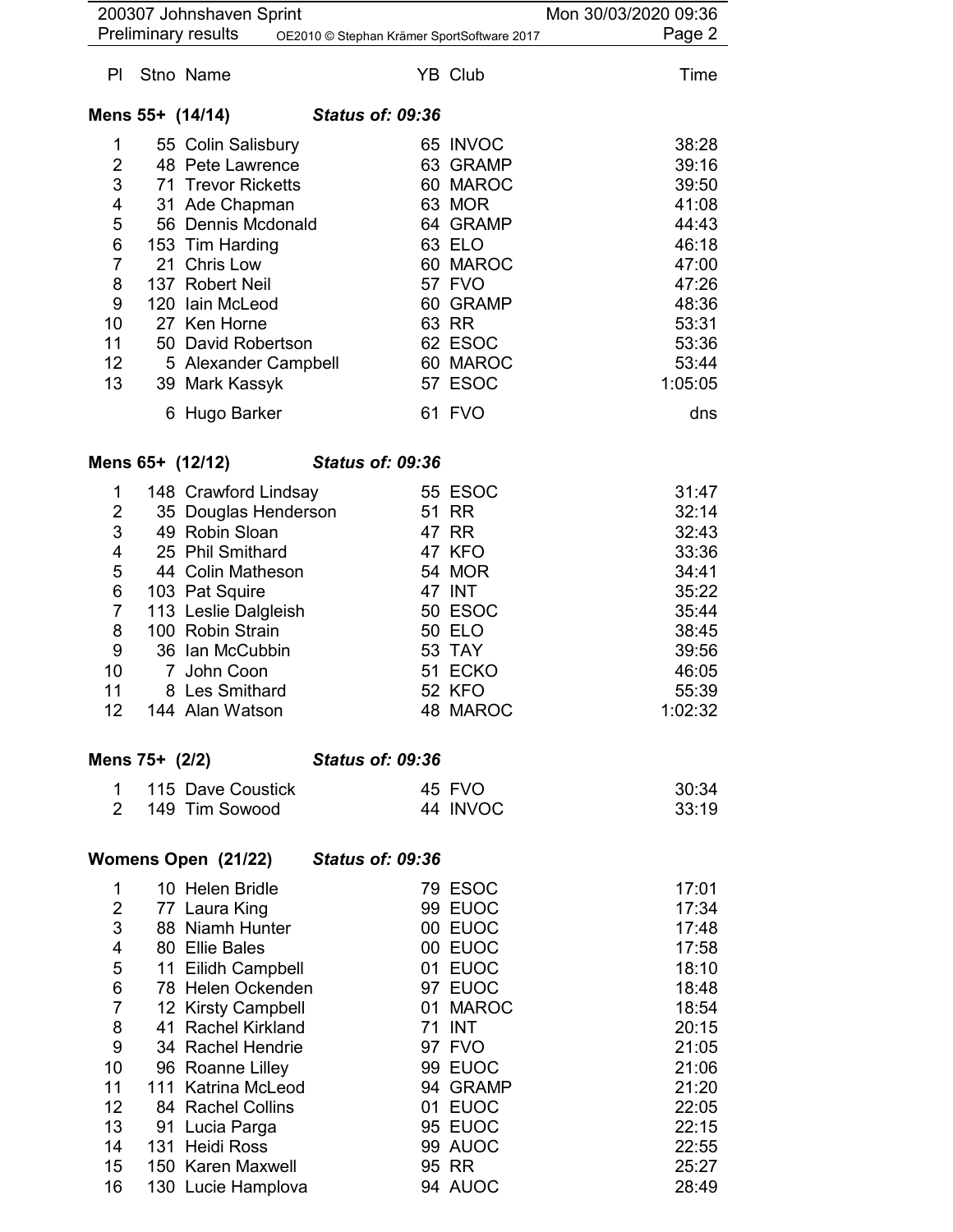|                                  | 200307 Johnshaven Sprint                     |                                            |                          | Mon 30/03/2020 09:36 |  |
|----------------------------------|----------------------------------------------|--------------------------------------------|--------------------------|----------------------|--|
| PI.                              | <b>Preliminary results</b><br>Stno Name      | OE2010 © Stephan Krämer SportSoftware 2017 | YB Club                  | Page 3<br>Time       |  |
|                                  | <b>Womens Open (21/22)</b>                   | <b>Status of: 09:36</b>                    |                          |                      |  |
|                                  |                                              |                                            |                          |                      |  |
|                                  | 172 Katrina Shilladay<br>107 Jon Hollingdale |                                            | 63 MOR                   | mp<br>dnf            |  |
|                                  | 13 Jane Chisholm                             |                                            | 83 BASOC                 | dns                  |  |
|                                  | 79 Lindsay Robertson                         |                                            | 99 EUOC                  | dns                  |  |
|                                  | 1 Anwen Darlington                           |                                            | 90 FVO                   | dns                  |  |
|                                  | Women 40+ (10/10)                            | <b>Status of: 09:36</b>                    |                          |                      |  |
| 1                                | 133 Morag McLuckie                           |                                            | 72 MOR                   | 43:26                |  |
| 2                                | 156 Heather Fellbaum                         |                                            | 63 FVO                   | 43:31                |  |
| 3                                | 108 Laura Farquharson                        |                                            | 67 GRAMP                 | 47:06                |  |
| 4                                | 53 Alison Matheson                           |                                            | 70 INVOC                 | 47:45                |  |
| 5                                | 51 Hanne Robertson                           |                                            | 70 ESOC                  | 49:05                |  |
| $\,6$<br>$\overline{7}$          | 155 Sue Barrie<br>62 Rosslyn Nicholson       |                                            | 66 MAROC<br>66 GRAMP     | 49:17<br>53:24       |  |
|                                  |                                              |                                            |                          |                      |  |
|                                  | 118 Josie Stansfield<br>43 Tereza Maria Rush |                                            | 69 FVO<br>79 BOK         | mp<br>dns            |  |
|                                  | 140 Nikki Howard                             |                                            | 74 MOR                   | dns                  |  |
|                                  |                                              |                                            |                          |                      |  |
|                                  | Women 55+ (16/16)                            | <b>Status of: 09:36</b>                    |                          |                      |  |
| 1<br>$\overline{2}$              | 139 Jane Halliday<br>69 Eileen Maxwell       |                                            | 60 MOR<br>63 RR          | 30:53<br>32:08       |  |
| 3                                | 157 Vicky Thornton                           |                                            | 61 FVO                   | 32:24                |  |
| 4                                | 15 Lindsey Knox                              |                                            | 59 RR                    | 32:48                |  |
| 5                                | 121 Carolyn McLeod                           |                                            | 64 GRAMP                 | 34:16                |  |
| $\,6$                            | 47 Rachel Scott                              |                                            | 65 GRAMP                 | 36:12                |  |
| $\overline{7}$<br>$\overline{7}$ | 151 Sally Lindsay<br>60 Trish Coombs         |                                            | 56 ESOC<br>57 MAROC      | 38:15<br>38:15       |  |
| 9                                | 32 Fiona Hendrie                             |                                            | 60 FVO                   | 38:49                |  |
| 10                               | 38 Caz Dudley                                |                                            | 62 MAROC                 | 39:18                |  |
| 11                               | 104 Helen Anderson                           |                                            | 63 GRAMP                 | 39:23                |  |
| 12<br>13                         | 26 Bridget Khursheed<br>116 Fiona Johnston   |                                            | 65 RR<br>60 RR           | 40:41<br>43:32       |  |
| 14                               | 23 Elizabeth Campbell                        |                                            | 65 MOR                   | 49:54                |  |
| 15                               | 143 Gillie Hagger                            |                                            | 57 MAROC                 | 1:02:34              |  |
|                                  | 14 Helen Barker                              |                                            | 60 FVO                   | dns                  |  |
|                                  | Women 65+ (7/7)                              | <b>Status of: 09:36</b>                    |                          |                      |  |
| 1                                | 112 Margaret Dalgleish                       |                                            | 52 ESOC                  | 30:15                |  |
| $\overline{c}$                   | 19 Pauline McAdam                            |                                            | 55 RR                    | 30:44                |  |
| 3                                | 101 Sheila Strain                            |                                            | 48 ELO                   | 31:41                |  |
| 4<br>5                           | 16 Rhona Fraser<br>18 Heather Smithard       |                                            | 54 ESOC<br><b>49 KFO</b> | 31:59<br>33:20       |  |
| 6                                | 46 Oonagh Grassie                            |                                            | 55 GRAMP                 | 35:21                |  |
| $\overline{7}$                   | 17 Suse Coon                                 |                                            | 51 ECKO                  | 46:59                |  |
|                                  | Women 75+ (1/1)                              | <b>Status of: 09:36</b>                    |                          |                      |  |
| $\mathbf{1}$                     | 152 Adrienne Sowood                          |                                            | 44 INVOC                 | 53:19                |  |
|                                  |                                              |                                            |                          |                      |  |
|                                  |                                              |                                            |                          |                      |  |
|                                  |                                              |                                            |                          |                      |  |
|                                  |                                              |                                            |                          |                      |  |

## Women 75+ (1/1) Status of: 09:36

|  | 152 Adrienne Sowood | 44 INVOC | 53:19 |
|--|---------------------|----------|-------|
|--|---------------------|----------|-------|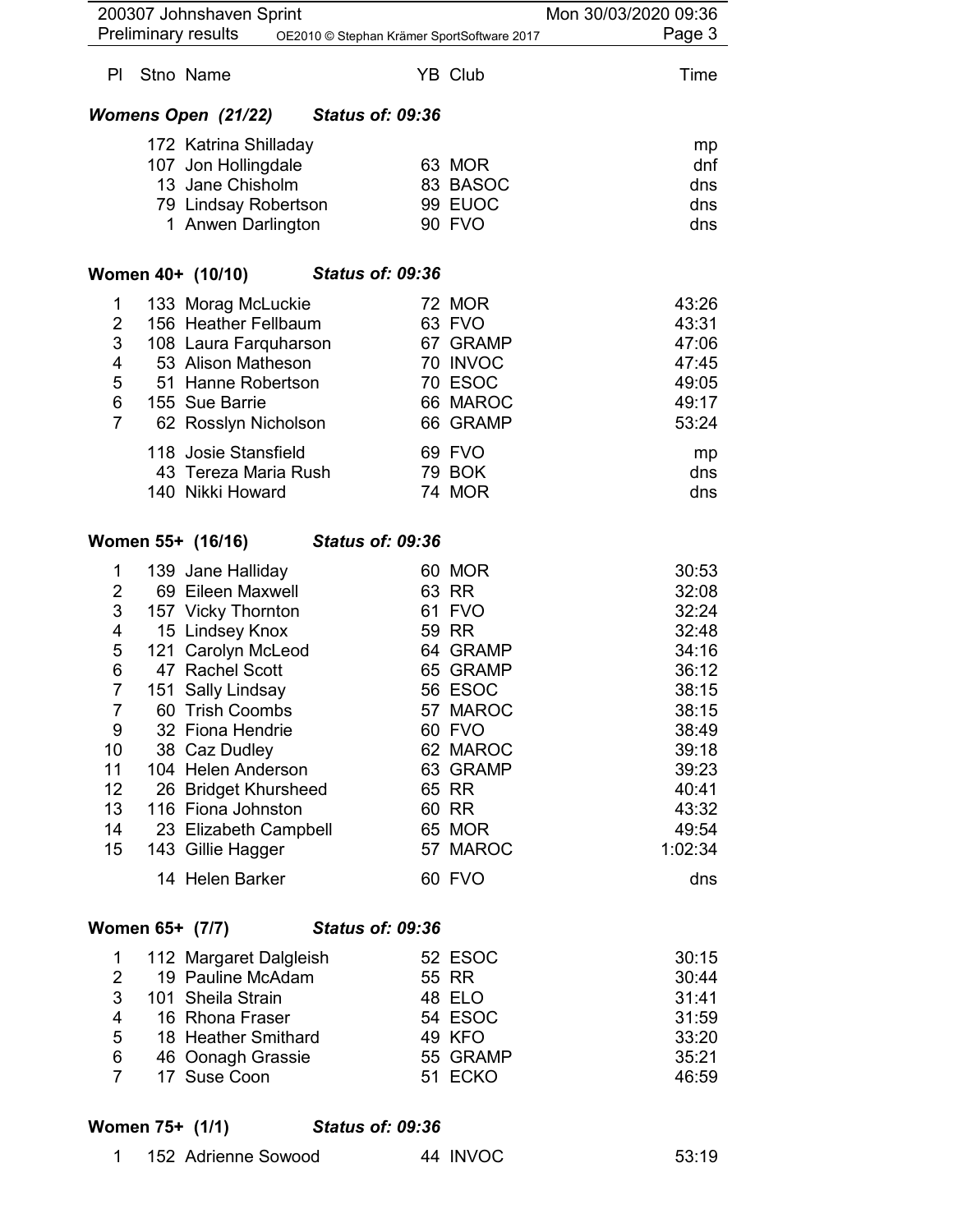|                                  |             | 200307 Johnshaven Sprint<br>Preliminary results | OE2010 © Stephan Krämer SportSoftware 2017 |                      | Mon 30/03/2020 09:36<br>Page 4 |
|----------------------------------|-------------|-------------------------------------------------|--------------------------------------------|----------------------|--------------------------------|
| PI                               |             | Stno Name                                       |                                            | YB Club              | Time                           |
|                                  |             | Men Junior 16- (5/5)                            | <b>Status of: 09:36</b>                    |                      |                                |
| 1                                |             | 129 Ewan Bennett                                |                                            | 05 MAROC             | 27:35                          |
| $\overline{2}$<br>3              |             | 70 Ranolph Whitehead                            |                                            | 07 MAROC<br>07 MAROC | 29:01<br>1:01:32               |
|                                  |             | 119 Yann Newey<br>122 Michael Bishenden         |                                            | 06 MOR               | mp                             |
|                                  |             | 9 Duncan Barker                                 |                                            | 03 FVO               | dns                            |
|                                  |             |                                                 | Men Young Junior 12- (5/6 Status of: 09:36 |                      |                                |
| 1                                |             | 134 Finlay McLuckie                             |                                            | 08 MOR               | 14:51                          |
| $\overline{c}$<br>$\mathfrak{S}$ |             | 30 Finn Selmer Duguid<br>52 Calum Robertson     |                                            | 08 TAY<br>09 ESOC    | 16:01<br>19:11                 |
| 4                                |             | 28 Carl Selmer Duguid                           |                                            | 12 TAY               | 45:02                          |
|                                  |             | 106 Joe Mackenzie                               |                                            | 08 MAROC             | mp                             |
|                                  |             | Women Junior 16- (6/6)                          | <b>Status of: 09:36</b>                    |                      |                                |
| 1                                |             | 154 Kate McLuckie                               |                                            | 07 MOR               | 30:34                          |
| $\overline{2}$                   |             | 109 Morven Farquharson                          |                                            | 05 GRAMP             | 32:47                          |
| $\sqrt{3}$<br>4                  |             | 110 Kirsty Farquharson<br>65 Katie Hensman      |                                            | 05 GRAMP<br>07 FVO   | 37:48<br>45:22                 |
|                                  |             | 64 Lucy Hensman                                 |                                            | 05 FVO               | mp                             |
|                                  |             | 42 Ella May Rush                                |                                            | 06 BOK               | dns                            |
|                                  |             |                                                 | Women Young Junior W12 Status of: 09:36    |                      |                                |
| 1                                |             | 163 Lucy Ward                                   |                                            | 10 INT               | 22:30                          |
|                                  |             | 142 Anna Howard<br>141 Sophie Howard            |                                            | 10 MOR<br>08 MOR     | dns<br>dns                     |
|                                  |             |                                                 |                                            |                      |                                |
|                                  | Open3 (3/3) |                                                 | <b>Status of: 09:36</b>                    |                      |                                |
| 1                                |             | 57 Fiona McDonald                               |                                            | 77 GRAMP             | 43:56                          |
| nc                               |             | 73 Tom Corlett<br>40 Heather Hale               |                                            | 01 EUOC<br>91 GRAMP  | dnf<br>43:21                   |
|                                  |             |                                                 |                                            |                      |                                |
|                                  | Open4 (4/4) |                                                 | <b>Status of: 09:36</b>                    |                      |                                |
| 1<br>$\overline{2}$              |             | 136 Mark Wood<br>95 Silje Solevag               |                                            | 68 ESOC<br>99 EUOC   | 27:04<br>32:21                 |
| 3<br>4                           |             | 135 Kerry Wood<br>67 Hilary Hodkinson           |                                            | 01 ESOC<br>54 NOC    | 35:52<br>1:10:40               |
|                                  |             |                                                 |                                            |                      |                                |
|                                  | Open5 (3/3) |                                                 | <b>Status of: 09:36</b>                    |                      |                                |
| 1<br>$\overline{2}$              |             | 37 Blair Ireland<br>33 Ian Hendrie              | 95                                         | 52 FVO               | 46:06<br>46:41                 |
|                                  |             | 165 Janice Nisbet                               |                                            | 53 ESOC              | mp                             |